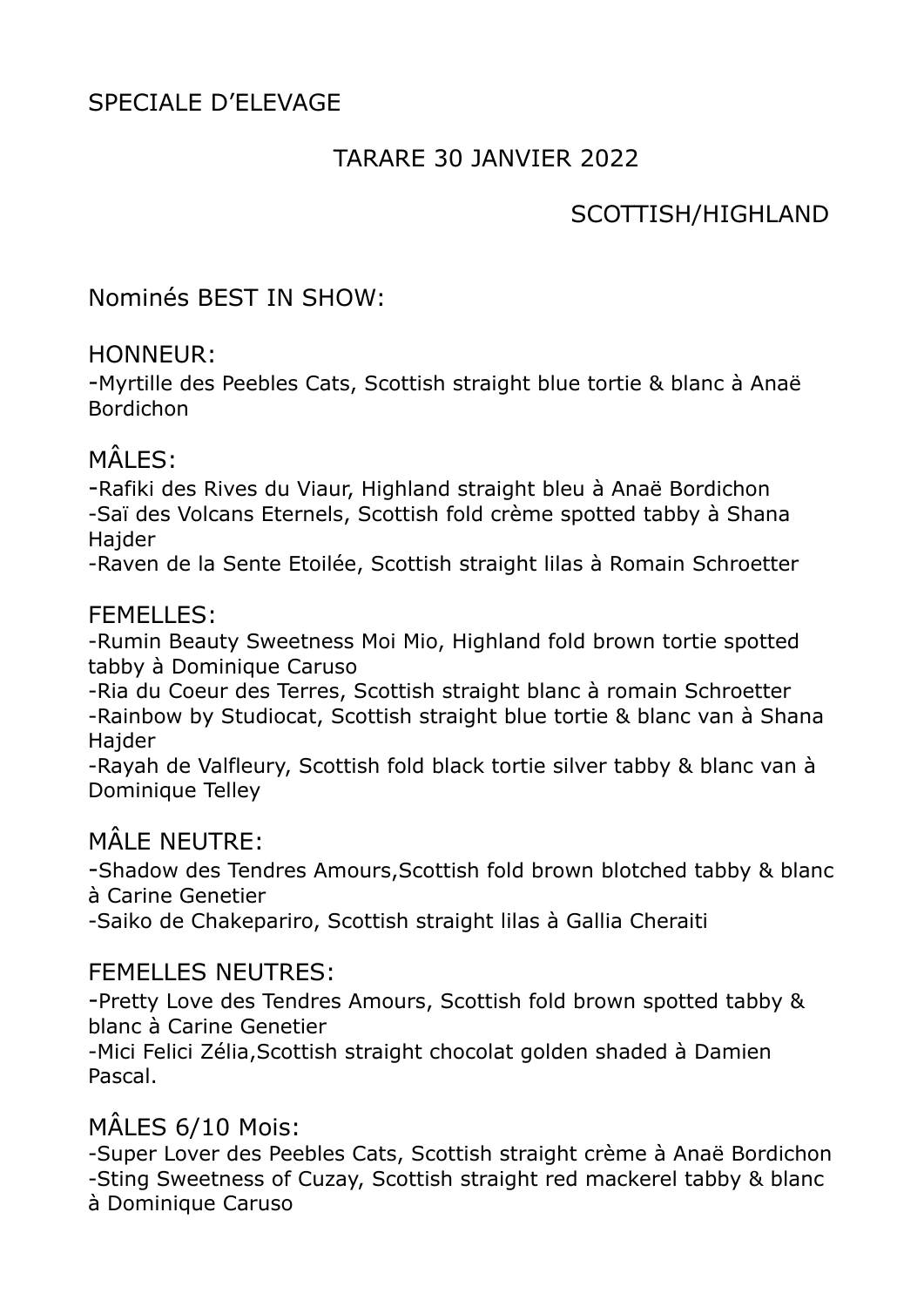#### FEMELLES 6/10 Mois:

-Swann de Valfleury, Highland fold noir & blanc à Dominique Telley -Sue Ellen Sweetness of Cuzay, Scottish fold black tortie à Dominique Caruso

-Saphira de Valfleury, Scottish straight chocolat tortie & blanc van à Carine Genetier

Mâle 3/6 Mois:

-Sweet Paddington du Spiban, Highland straight red silver tabby & blanc arlequin à Delphine Pouchain

FEMELLE 3/6 Mois:

-Sweety de Lilly-Cherry, Highland fold blue golden shaded point à Anne-Laure Camus

### BEST IN SHOW

HONNEUR: -Myrtille des Peebles Cats

 $M\hat{A}$ l F $\cdot$ -Saï des Volcans Eternels

FEMELLE: -Rayah de Valfleury

MÂI F NFUTRE: -Shadow des Tendres Amours

FEMELLE NEUTRE: -Mici Felici Zelia

MÂLE 6/10 Mois: -Sting Sweetness of Cuzay

FEMELLE 6/10 Mois: -Sue Elle Sweetness of Cuzay